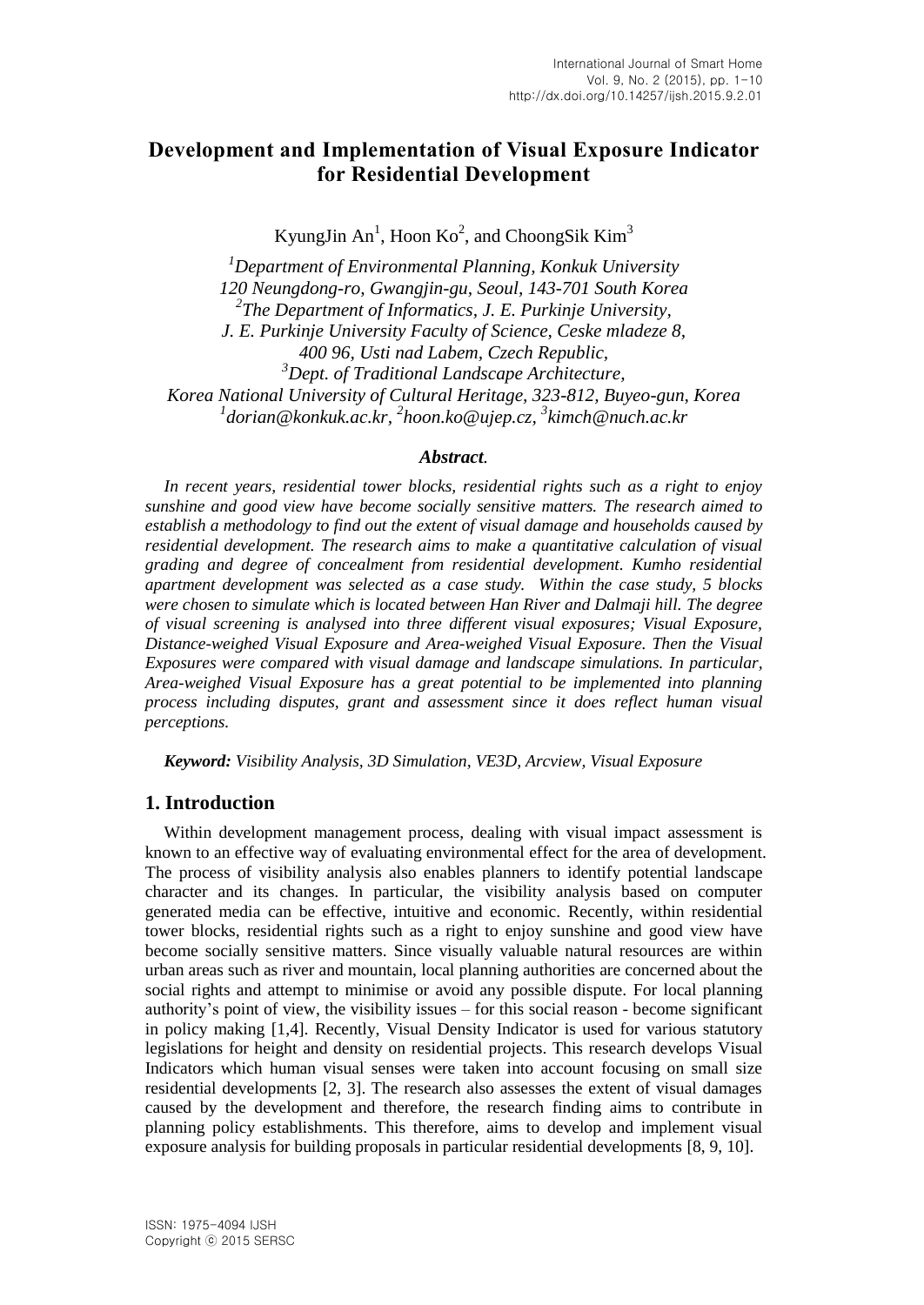The study also aims to develop visual exposure indicator for planning application in particular residential development. The process of production and accuracy of the analysis are taken into account in comparison with existing methodologies [5, 7]. The study employ a case study in Seoul as a methodology to develop a credible and accurate process of providing visual exposure indicator within urban environment and planning application [5].

This research is divided into five sections. Section 1 introduces the background, research questions, and overall organisation of the study. Section 2 attempts to conceptualise visual exposure indicator and analysis in formal form of planning. It also reviews historical backgrounds and definitions to reach the most appropriate concept of the research. Thereafter, it presents the main points of visual exposure indicator analysis process together with emerging issues of current use of the technology in planning through literature review. Section 3, methodology is divided into two sections with each addressing site selection/viewpoint and research methodology/process. Section 4 deals with findings and results. Finally, section 5 concludes the study with recommendations.

## **2. Development of Visual Indicator using 3D Visual Exposure**

### **2.1 Developing 3D Visual Exposure**

Visual Exposure quantifies visual opportunities and visual frequency from multiple viewpoints. However, raster dataset based Visual Exposure is not suitable for urban areas where built up structures are dominant. Moreover, simple black and white (visible and not visible) analysis does not reflect visible distance and characteristics of the site [6][8][9]. If Visual Exposure is carried out based on building elevations, the visibility opportunity, grading, and degree of concealment could be calculated. For this analysis, 3D modelling has to be performed based on vector datasets of terrain and buildings. Vector modelling technique is able to represent landscapes in better reality including mesh and surface. Recently, vector modelling programmes are highly advanced; however, vector modelling techniques for Visibility Exposure has not been developed yet.

The calculation of Visibility Exposure is measured from Lines Of Sight (LOS) and whether the LOSs hitting the objects. Consequently, the length of LOS becomes visibility distance and cumulative LOS makes Visibility Exposure map. In order to visualise this process within vector models, Visual Exposure 3D (VE3D) was developed.



**Figure 1. The Process of VE3D**

#### **2.2 Visual Exposure with Human Visual Perception**

Traditionally, Visual Exposure and cumulative visibility map are produced without taking distances into account. However, human perceives visual objects based on distances and as a trade-off, visible objects are inverse proportion to squared distance. Therefore, visible distance and object size need to be considered in order to produce more accurate visible exposure results [Table 1].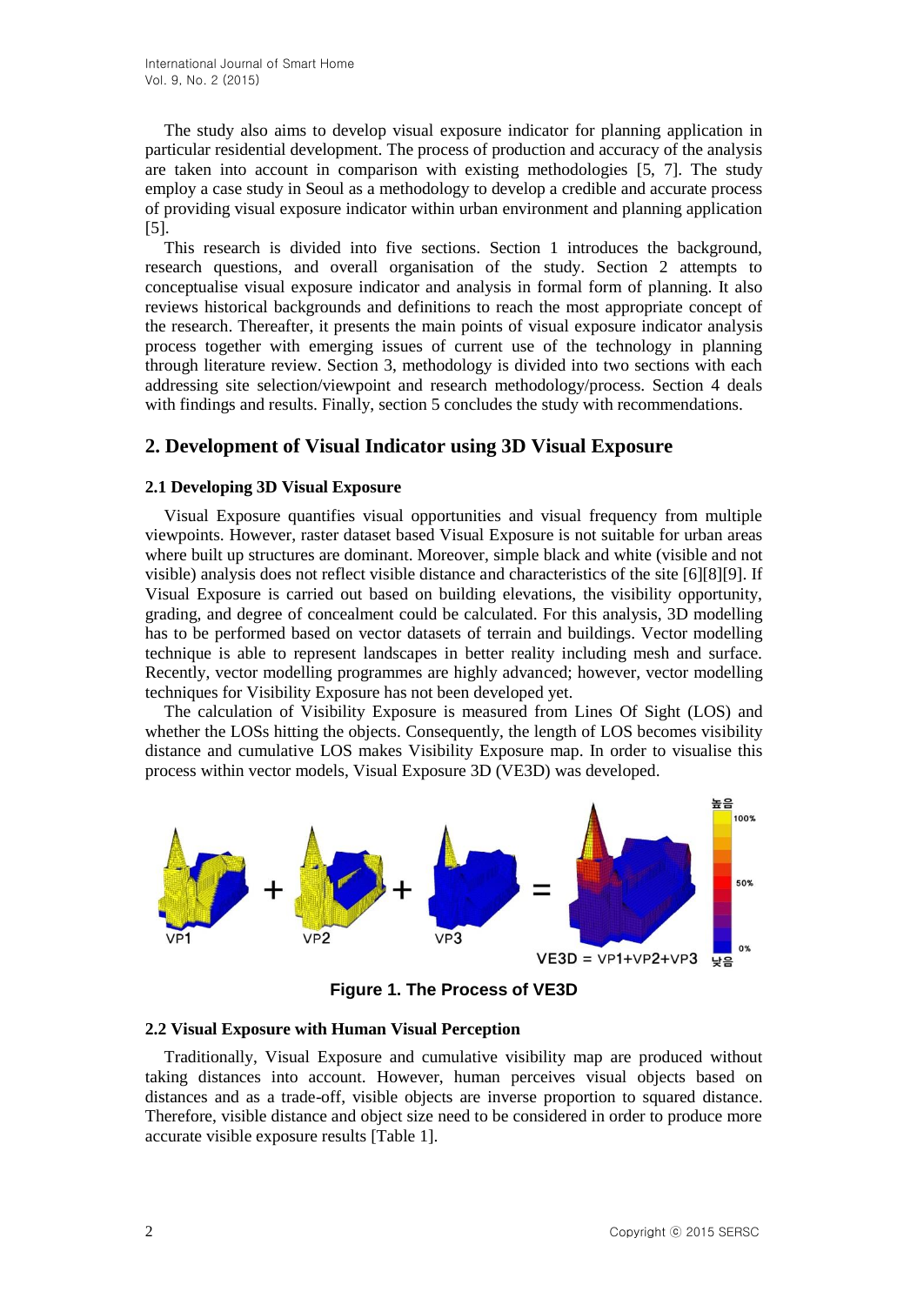



# **3. Methodology**

The research aims to make a quantitative calculation of visual grading and degree of concealment from residential development. Kumho residential apartment development was selected as a case study. Within the case study, 5 blocks were chosen to simulate which is located between Han River and Dalmaji hill. 10 thresholds of visual grading were classified based on Visual Exposure. Single residential block was also divided with 3m grids for use in individual households' Visual Exposure. Total 36 viewpoints were chosen to assess visible and not visible status and size/distance were considered as in 600m, 1000m, and 1800m. 36 grids (200m x 200m) were created which include near distance 5, mid distance 11, and long distance 20 from the centre point.



**Figure 2. Grid Methodology**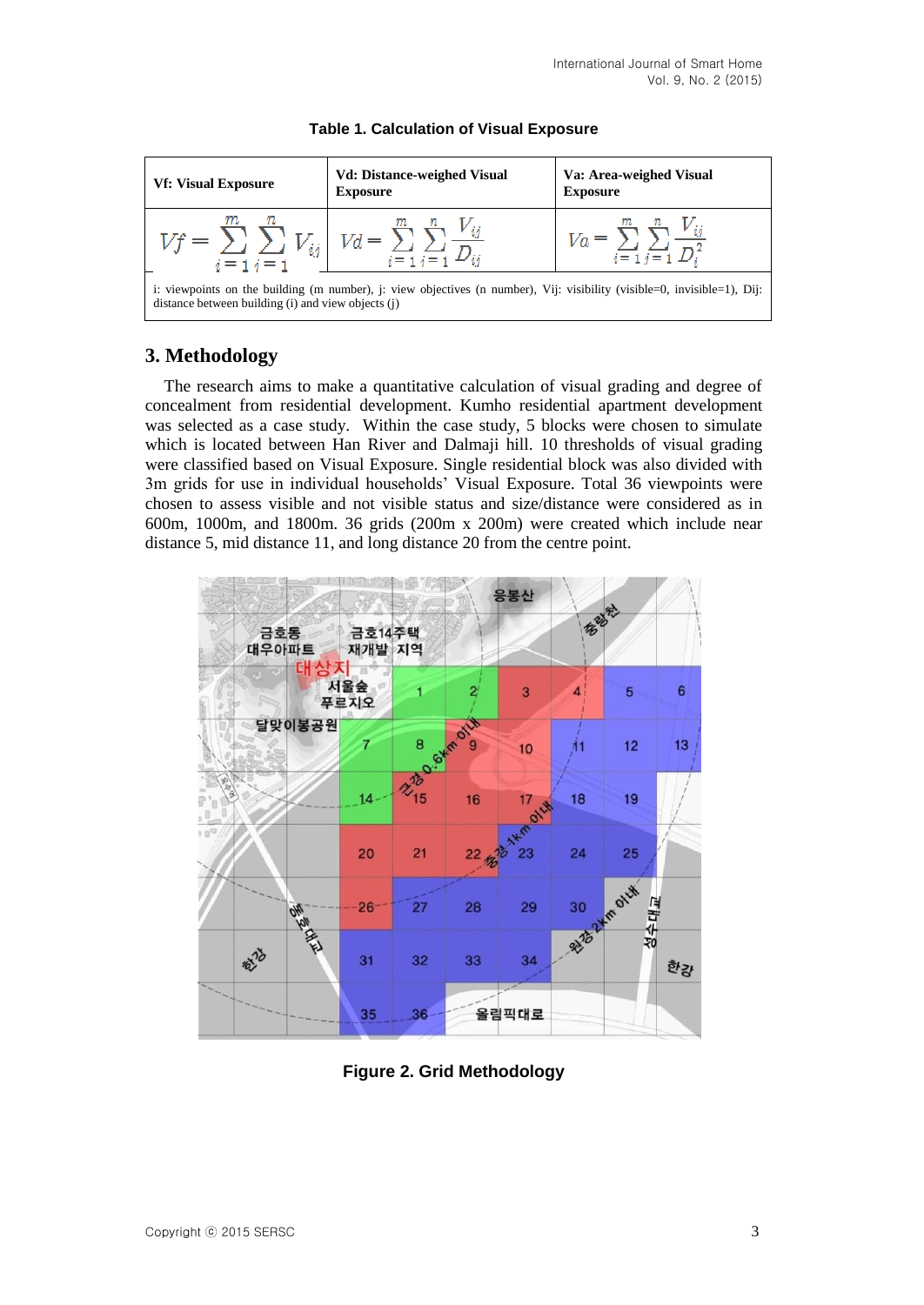# **4. Research Results**

## **4.1 Efficiency on Producing Visibility Analysis**

The analysis models were created with Rhinoceros 5.0 in particular, NURBS were used for terrains and surface was implemented for buildings and other built up structures. For Visual Exposure analysis, VE3D were utilised. The system was Windows 7, Intel Core i7 950 3.07GHz CUP, 12GB DDR3 RAM, Nvidia GeForce GTx 460, 7200rpm Sata HDD. For instance, 134463 surfaces were calculated for façade of 7 residential blocks from a single viewpoint and it took 8 minutes 10 seconds. The more invisible surfaces increase, the quicker calculations were made. This result indicates that it could be common practice to carry out 3D Visual Exposure analysis using 3D models in urban landscape.

In order to check accuracy of the process viewpoint no 8 was exemplified for comparison of before, after, simulation, visual areas and VE3D. According to the perspectives, from the viewpoint no 8, lower levels of 113/ 114 blocks and mid levels of 201-203 blocks can be visible. This is the same results with VE3D analysis. After the new residential blocks, only from mid levels of 202 and 203 blocks viewpoint no 8 was visible. The research compared visibility before and after new residential blocks, then mid and lower levels of 7 blocks were visually affected. Meanwhile, VE3D results were matching with computerised landscape simulation; therefore, the results from visibility analysis by VE3D are credible. Moreover, VE3D would be effective for visibility comparisons of visual damage on highly valuable landmarks and assessing the extent of the damage [Table 2].

|                                             | Landscape Simulation                       | <b>VE3D Analysis</b>                        |                                            |                      |  |  |
|---------------------------------------------|--------------------------------------------|---------------------------------------------|--------------------------------------------|----------------------|--|--|
| Before the New<br><b>Residential Blocks</b> | After the New<br><b>Residential Blocks</b> | Before the New<br><b>Residential Blocks</b> | After the New<br><b>Residential Blocks</b> | <b>Visual Damage</b> |  |  |
|                                             |                                            |                                             |                                            |                      |  |  |

**Table 2. VE3D Visibility Comparison (Viewpoint No 8)**

## **4.2 Visual Indicator Comparison**

Visibility maps were produced from 36 viewpoints and then, using the formula [Figure 3], Visual Exposure (Vf), Distance-weighed Visual Exposure (Vd), and Area-weighed Visual Exposure (Va) were made. Each visual exposure was standardised as 10 grading system. Before the new residential blocks, grade 10 (maximum) was scored in most of block no 113 – no 203 in Vf, high/mid levels of no 203 in Vd and mid/low levels of no 203 in Va.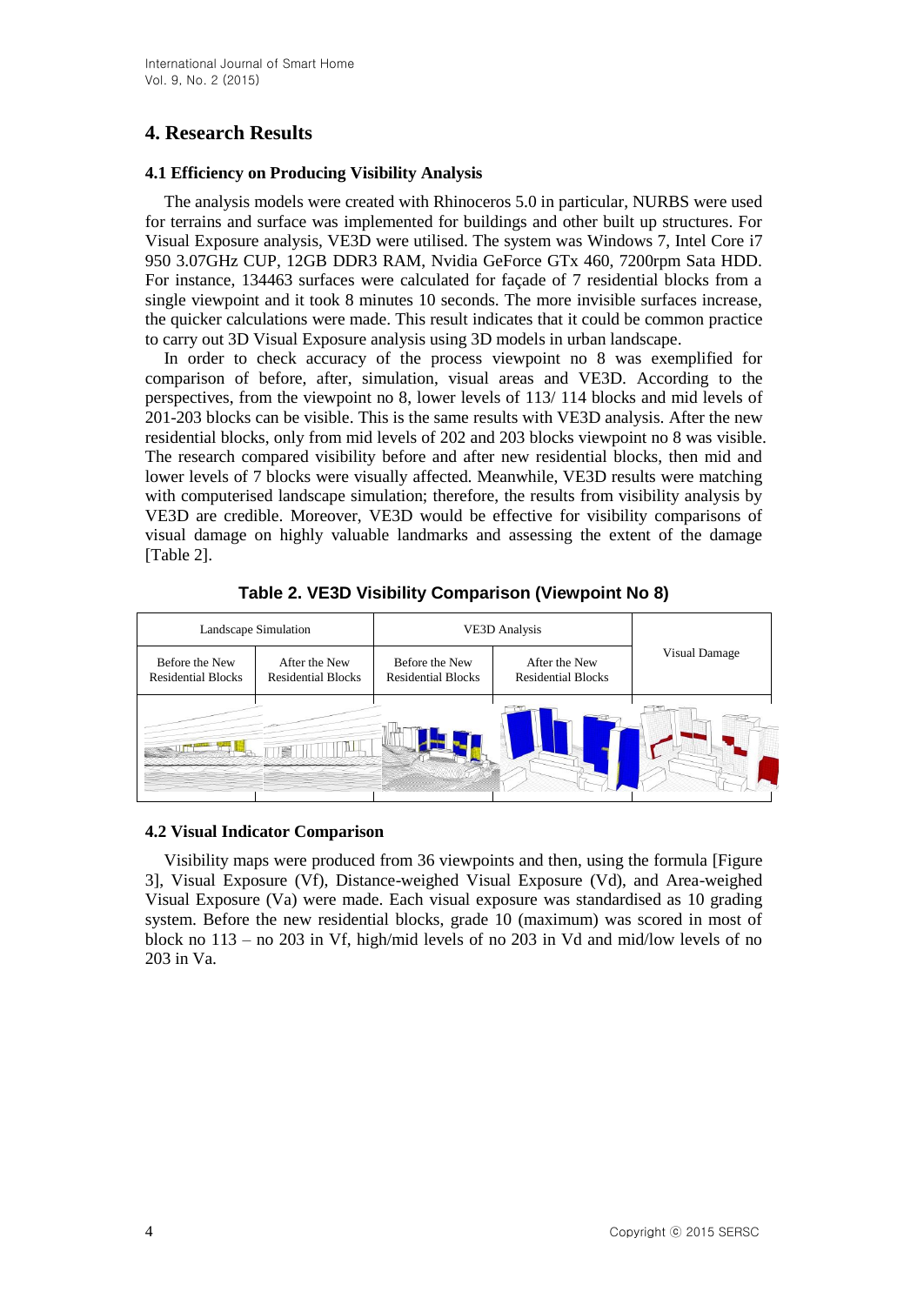

**Figure 3. Visual Exposure Results**

The produced visual indicators were cross checked with computerised simulations for accuracy and credibility.



**Figure 4. Visual Indicators before/after the New Residential Blocks** 

Based on Figure 3 and 4, there are some discrepancies between Vf and Va due to the area differences. Accordingly, the results illustrated the areas of high value in Va have more visual damages [Figure 5].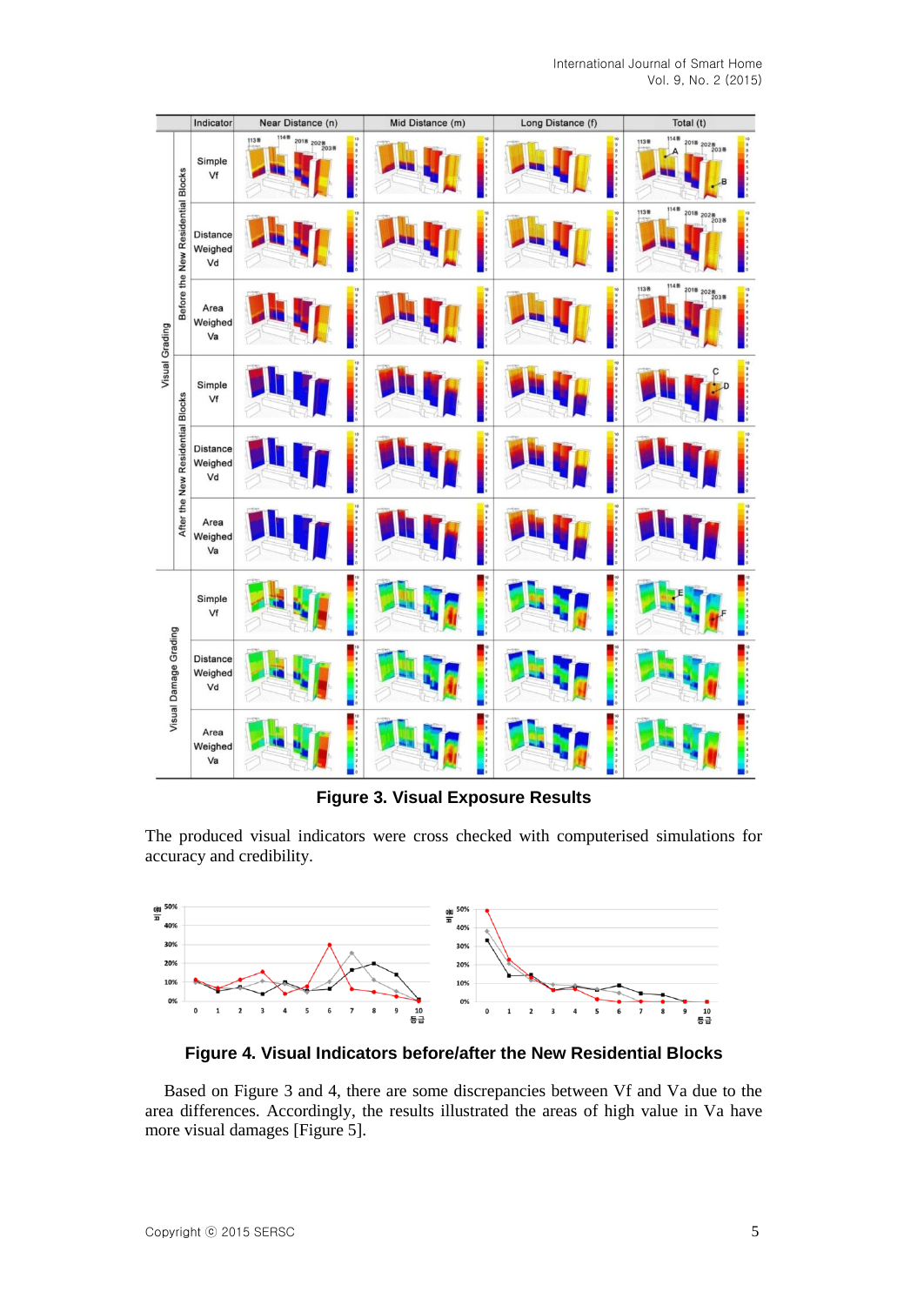

**Figure 5. Locations A, B, C, D, E and F (Green-Near Distance, Red-Mid Distance, Blue-Long Distance)**

### **4.3 Visual Indicator Analysis on Residential Tower Block**

The research introduced 3x3m grid which represents single household within residential tower blocks. Total of 7 tower blocks were applied and 1728 viewpoints were accordingly created. During the process, the majority grids in Vf fell into grade 7-9, in Vd most of grids were grade 7 and grade 6 as well as 2 and 3 were mostly appeared in Va. After new residential blocks were constructed, grade 9 and 10 would be disappeared in Vf; whereas, grade 1-8 remained same. Moreover, grade 0 was increased from 10.7% to 33.3%, which lead into increase of visual screening as 22.6%. However, grade 0 in Va increased from 11.3% to 49.2% which indicated nearly half of balcony of the households were screened. In addition, view towards Han River was sharply blocked since grade 6 – 10 were disappeared [Table 3].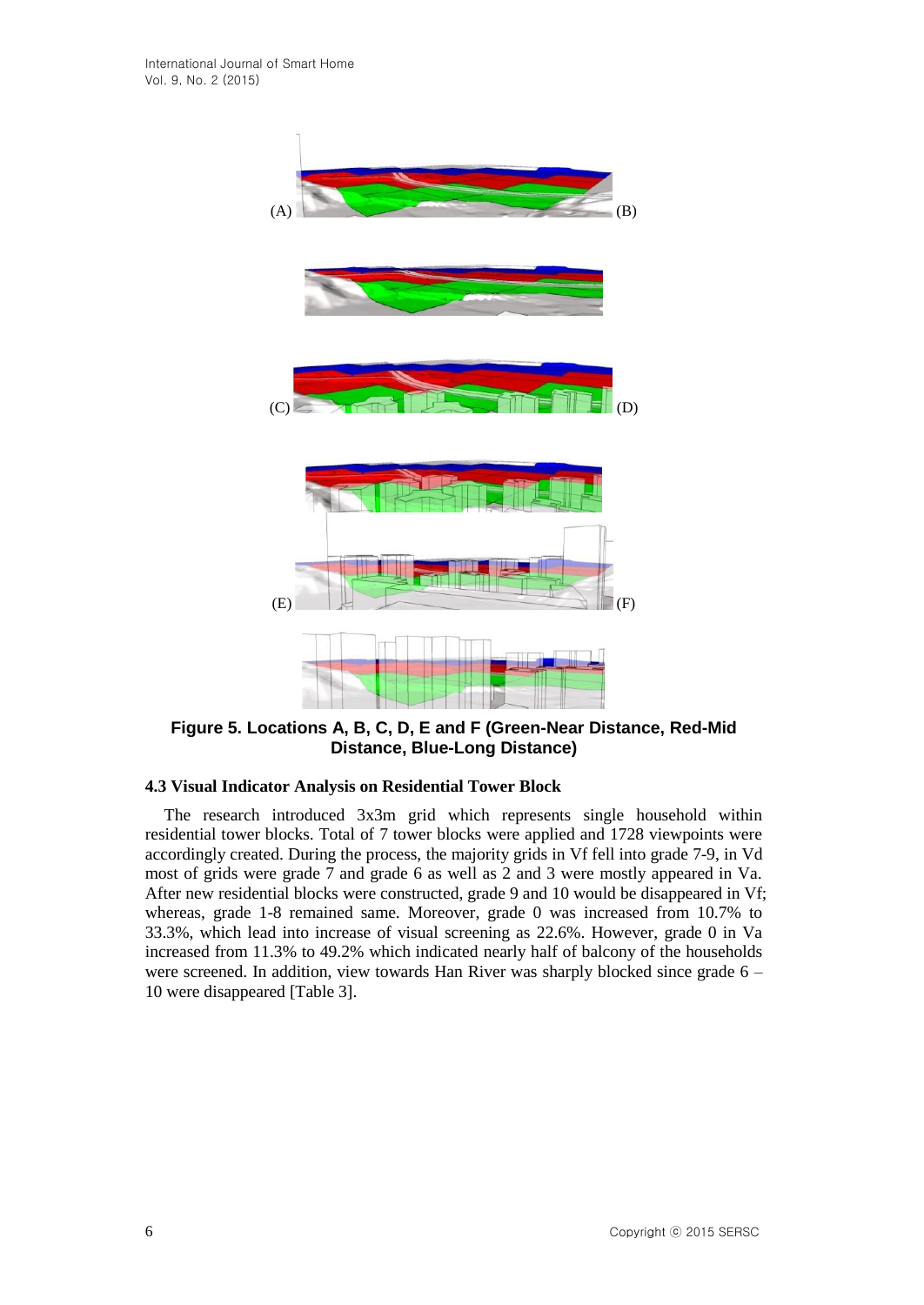| Landscape                                         | IndicatorGrade | $\bf{0}$ | $\mathbf{1}$ | $\overline{2}$ | $\overline{\mathbf{3}}$ | $\overline{\mathbf{4}}$ | 5   | 6    | $\overline{7}$ | 8    | 9    | 10                       |
|---------------------------------------------------|----------------|----------|--------------|----------------|-------------------------|-------------------------|-----|------|----------------|------|------|--------------------------|
| <b>Before New</b><br>Residential<br><b>Blocks</b> | Vf             | 10.7     | 5.2          | 7.3            | 3.7                     | 10.0                    | 5.4 | 6.4  | 16.4           | 19.9 | 14.1 | 0.8                      |
|                                                   | Vd             | 9.9      | 7.1          | 6.7            | 10.6                    | 9.0                     | 4.6 | 10.3 | 25.5           | 11.1 | 5.2  | 0.1                      |
|                                                   | Va             | 11.3     | 6.6          | 11.3           | 15.5                    | 3.9                     | 7.9 | 29.8 | 6.4            | 4.9  | 2.5  | 0.1                      |
| <b>After New</b><br>Residential<br><b>Blocks</b>  | Vf             | 33.3     | 14.1         | 14.5           | 6.3                     | 8.3                     | 6.3 | 8.9  | 4.5            | 3.7  | 0.2  | $\overline{\phantom{a}}$ |
|                                                   | Vd             | 38.1     | 20.5         | 11.6           | 9.3                     | 8.7                     | 6.8 | 4.7  | ٠              | 0.2  | ۰    | ۰                        |
|                                                   | Va             | 49.2     | 22.8         | 13.2           | 6.2                     | 6.9                     | 1.4 | ٠    | 0.2            | ٠    | ۰    | $\overline{\phantom{a}}$ |

**Table 3. Visual Indicator (per area, %)**

Residential tower blocks which contained 552 households were included for the case study. A large number of grades 7, 9 and 10 were appeared in Vf in before new residential blocks were constructed. Grade 8 is in majority in Vd; whereas, grade 4, 6, 7, 9 were dominant in Va. However, there were no grade  $6 - 10$  in Va in after new residential blocks were constructed. Grade 0 increase 600- 800 % in Vf, Vd and Va which means view to Han River would be screened dramatically. For visual damage, grade 0 increased from 3.3% to 23.2% in Vf, which indicated 19.9% of the households were blocked the view towards Han River. However, according to Va results grade 0 increased from 4.5% to 29% and households which were blocked views from Han River was 24.5% [Table 4].

| Landscape         |                                                   | Indicator<br>Grade | $\bf{0}$ | $\mathbf{1}$ | $\overline{2}$ | $\overline{\mathbf{3}}$ | $\overline{\mathbf{4}}$ | 5  | 6                | $\overline{7}$ | 8              | 9                | 10               |
|-------------------|---------------------------------------------------|--------------------|----------|--------------|----------------|-------------------------|-------------------------|----|------------------|----------------|----------------|------------------|------------------|
| Visual<br>Grading | <b>Before New</b><br>Residential<br><b>Blocks</b> | Vf                 | 18       | 54           | 20             | 29                      | 25                      | 54 | 49               | 65             | 40             | 107              | 91               |
|                   |                                                   | Vd                 | 17       | 41           | 38             | 38                      | 41                      | 70 | 32               | 72             | 121            | 52               | 30               |
|                   |                                                   | Va                 | 25       | 38           | 46             | 63                      | 88                      | 25 | 74               | 104            | $\mathbf{1}$   | 75               | 13               |
|                   | <b>After New</b><br>Residential<br><b>Blocks</b>  | Vf                 | 128      | 97           | 57             | 66                      | 32                      | 59 | 42               | 28             | 29             | 14               | $\mathbf{0}$     |
|                   |                                                   | Vd                 | 149      | 105          | 83             | 59                      | 68                      | 33 | 28               | 23             | $\overline{4}$ | $\mathbf{0}$     | $\mathbf{0}$     |
|                   |                                                   | Va                 | 160      | 164          | 96             | 66                      | 34                      | 28 | $\boldsymbol{0}$ | $\overline{4}$ | $\overline{0}$ | $\boldsymbol{0}$ | $\boldsymbol{0}$ |
| Visual Damage     |                                                   | Vf                 | 30       | 140          | 58             | 67                      | 56                      | 67 | 49               | 34             | 21             | 30               | $\mathbf{0}$     |
|                   |                                                   | Vd                 | 17       | 93           | 93             | 88                      | 78                      | 59 | 55               | 25             | 13             | 31               | $\mathbf{0}$     |
|                   |                                                   | Va                 | 22       | 77           | 97             | 88                      | 91                      | 70 | 43               | 17             | 10             | 37               | $\mathbf{0}$     |

**Table 4. Visual Damage (households)**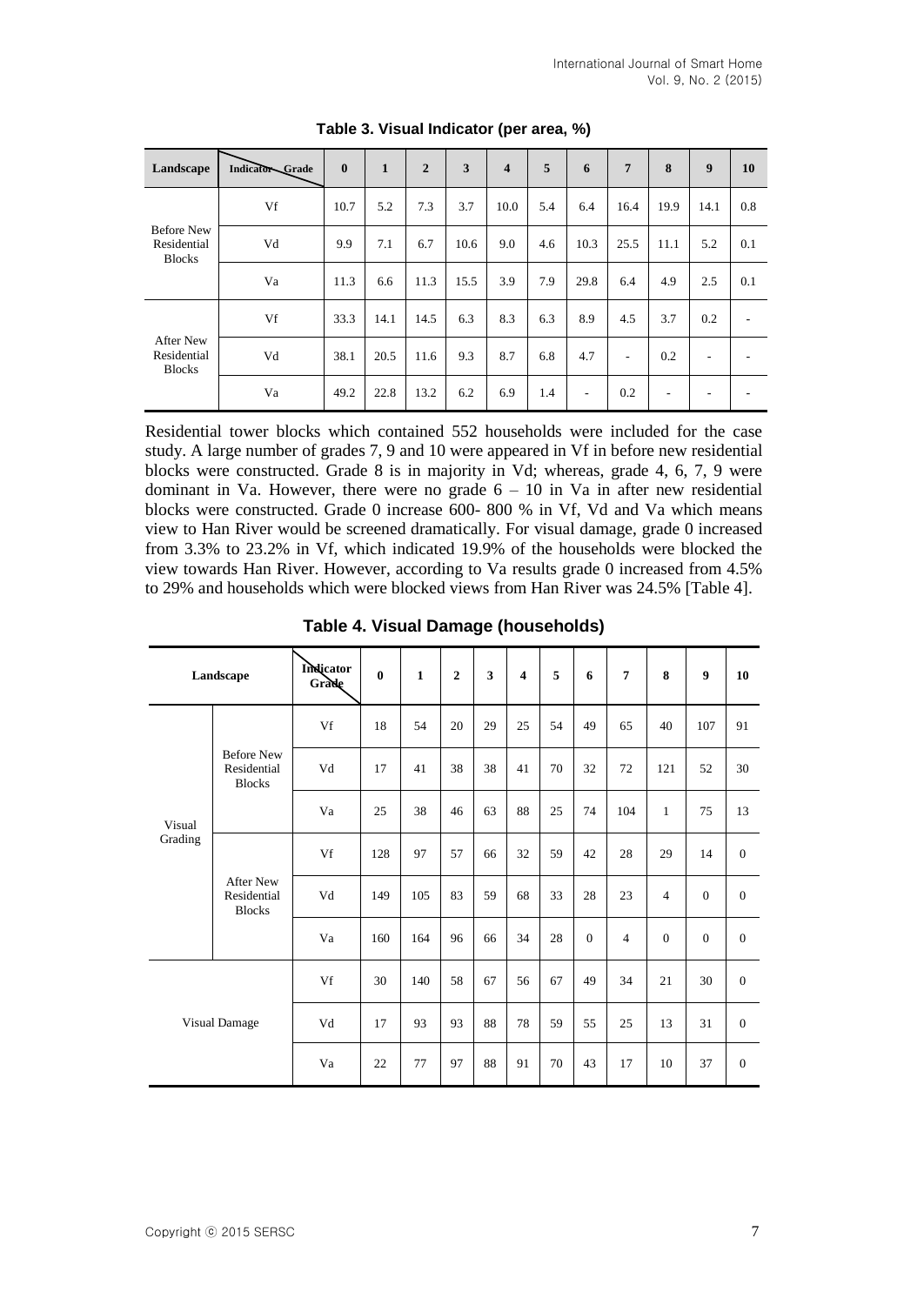## **5. Conclusion**

One of planning issues in recent years is visually valuable natural resources are within urban areas such as river and mountain, local planning authorities are concerned about the social rights and attempt to minimise or avoid any possible dispute. For that reason, within many planning application processes, Visual Density Indicator is used for various statutory legislations for height and density on residential projects. This research develops Visual Indicators which human visual senses were taken into account focusing on small size residential developments. The research also assesses the extent of visual damages caused by the development and therefore, the research finding aims to contribute in planning policy establishments. This therefore, aims to develop and implement visual exposure analysis for building proposals in particular residential developments.

The research also aimed to establish a methodology to find out the extent of visual damage and households caused by residential development. Visual exposure programme which developed in the research can be run in Windows based computers and have large potential to be implemented in common development practice. Moreover, the degree of visual screening is analysed into three different visual exposures; Visual Exposure, Distance-weighed Visual Exposure and Area-weighed Visual Exposure. Then the Visual Exposures were compared with visual damage and landscape simulations. In particular, Area-weighed Visual Exposure has a great potential to be implemented into planning process including disputes, grant and assessment since it does reflect human visual perceptions.

### **Acknowledgement**

This work was supported by National Research Foundation of Korea - Grant funded by the Korean Government (Ministry of Science, ICT and Future Planning)-(NRF-2013-K1A3A1A39075091).

#### **References**

- [1] P. C. Anastasopoulos, M. B. Islam, D. Perperidou and M. G. Karlaftis, "Hazard-Based Analysis of Travel Distance in Urban Environments: Longitudinal Data Approach", Journal of Urban Planning and Developmet-ASCE, vol. 138, no. 1, **(2012)**, pp. 53-61.
- [2] Z. Zheng and Z. Bohong, "Study on Spatial Structure of Yangtze River Delta Urban Agglomeration and Its Effects on Urban and Rural Regions", Journal of Urban Planning and Development-ASCE, vol. 138, no. 1, **(2012)**, pp. 78-89.
- [3] D. K. Lee and H. Y. Choe, "Estimating the Impacts of Urban Expansion on Landscape Ecology: Forestland Perspective in the Greater Seoul Metropolitan Area", Journal of Urban Planning and Development-ASCE, vol. 137, no. 4, **(2011)**, pp. 425-437.
- [4] A. T. M. Oakil, D. Ettema, T. Arentze and H. Timmermans, "Longitudinal Model of Longer-Term Mobility Decisions: Framework and First Empirical Tests", Journal of Urban Planning and Development-ASCE, vol. 137, no. 3, **(2011)**, pp. 220-229.
- [5] E. C. M. Hui, I. M. H. Ng and K.K. Lo, "Analysis of the Viability of an Urban Renewal Project under a Risk-Based Option Pricing Framework", Journal of Urban Planning and Development -ASCE, vol. 137, no. 2, **(2011)**, pp. 101-111.
- [6] B. J. Park, K. Furuya, T. Kasetani, N. Takayama, T. Kagawa and Y. Miyazaki, "Relationship between psychological responses and physical environments in forest settings", Landscape and Urban Planning, vol. 102, no. 1, **(2011)**, pp. 24-32.
- [7] J. B. Kirkpatrick, G. D. Daniels and A. Davison, "Temporal and spatial variation in garden and street trees in six eastern Australian cities", Landscape and Urban Planning, vol. 1021, no. 3, **(2011)**, pp. 244- 252.
- [8] J. M. D. Santos, R. F. de Villarán, Í. R. Arrarás, E. C. P. de Provens, "The visual exposure in forest and rural landscapes: An algorithm and a GIS tool", Landscape and Urban Planning, vol. 101, no. 1, **(2011)**, pp. 52-58.
- [9] G. Domon, "Landscape as resource: Consequences, challenges and opportunities for rural development", Landscape and Urban Planning, vol. 100, no. 1, **(2011)**, pp. 338-340.
- [10] A. Jorgensen, "Beyond the view: Future directions in landscape aesthetics research", Landscape and Urban Planning, vol. 100, no. 1, **(2011)**, pp. 353-355.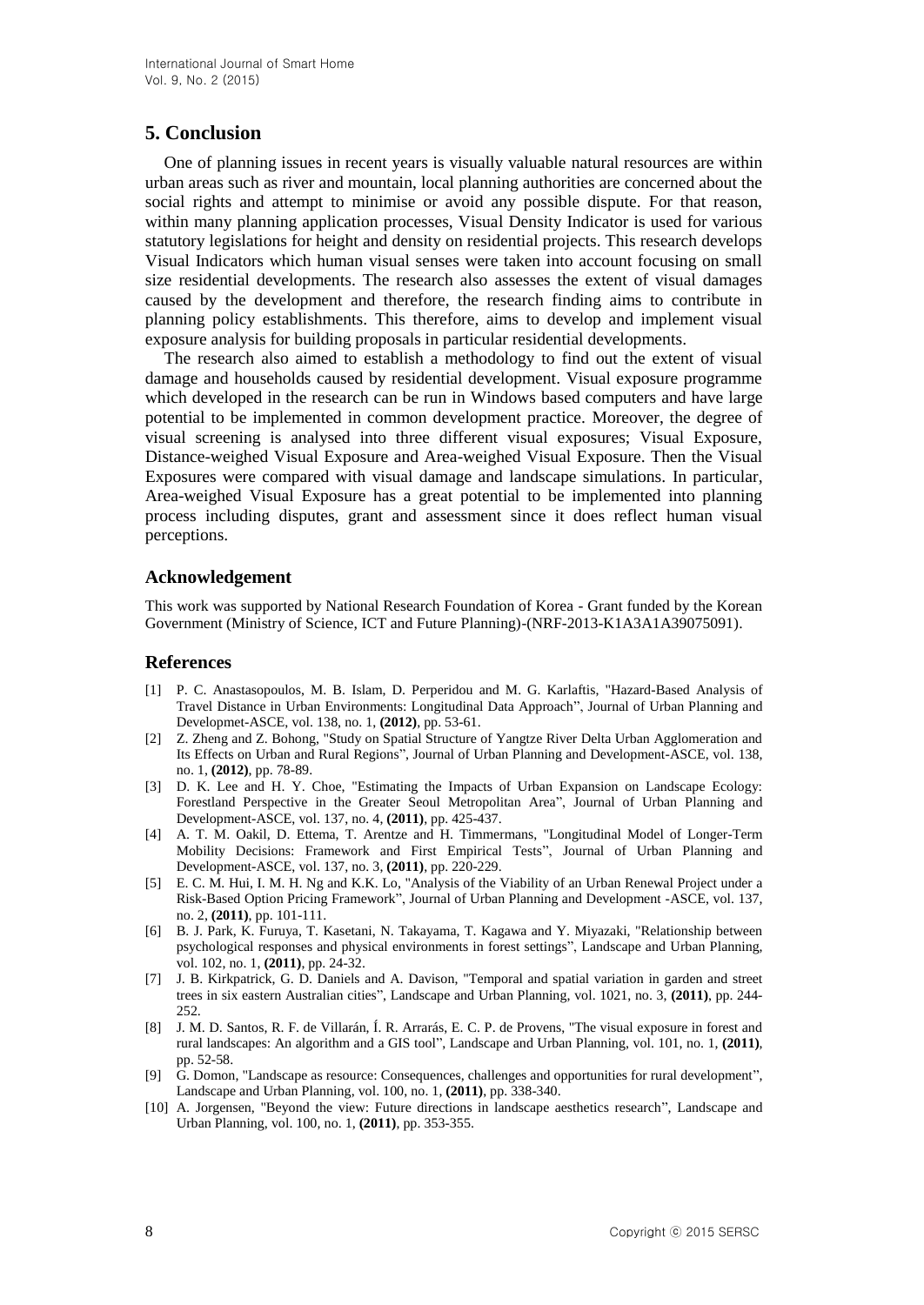## **Authors**



**Kyung Jin An**, Kyung Jin received BSc in landscape architecture from University of Seoul, South Korea. In 2002, he completed Master of Landscape Architecture in Newcastle University in the UK with Golden Jubilee Award. During the period between 2002 and 2012, he read PhD in School of Architecture, Planning and Landscape with scholarships from Newcastle University. He is particularly interested in computer visualisation and its implementation into design industry. He has published a number of papers in the field and continues to research on the same subject. Now, he is an assistant professor at Konkuk University since 2013.



**Hoon Ko**, He got the B.S. degree in computer science from Howon University, Kunsan-City, S. Korea, in 1998, and M.S. degree in computer science from Soongsil University, Seoul, S. Korea in 2000 and Ph D. degree in 2004. He had joined in Daejin University as visiting professor from 2002 to 2006. He had worked at Information & Communications University (ICU), Korea Advanced Institute of Science and Technology (KAIST) in 2007. Next, he had worked at GECAD, ISEP, IPP in Porto, Portugal as a Doctor Researcher from 2008 to 2013. Now he is a research professor at the department of informatics, University of J. E. Purkinje since 2013. He is interested to Urban Computing Security, Ubiquitous Computing Security, AmI Security, Context-Aware Security, MSEC(Multicast Security), RFID Security, Home Network Security, *etc*.



**Choong Sik Kim**, He received the Bachelor's degree, Master's degree and Ph. D. in Landscape Architecture from The University of Seoul, Seoul, Korea, in 1995, 1998 and 2004 respectively. He has previously worked at Kangnueng-Wonju National University, Kangwondo as an associate professor from 2007 to 2013. He is an assistant professor of the Department of Traditional Landscape Architecture in Korea National University of Cultural Heritage. His research interests lie in the area of quantitative landscape analysis especially in cumulative visibility.